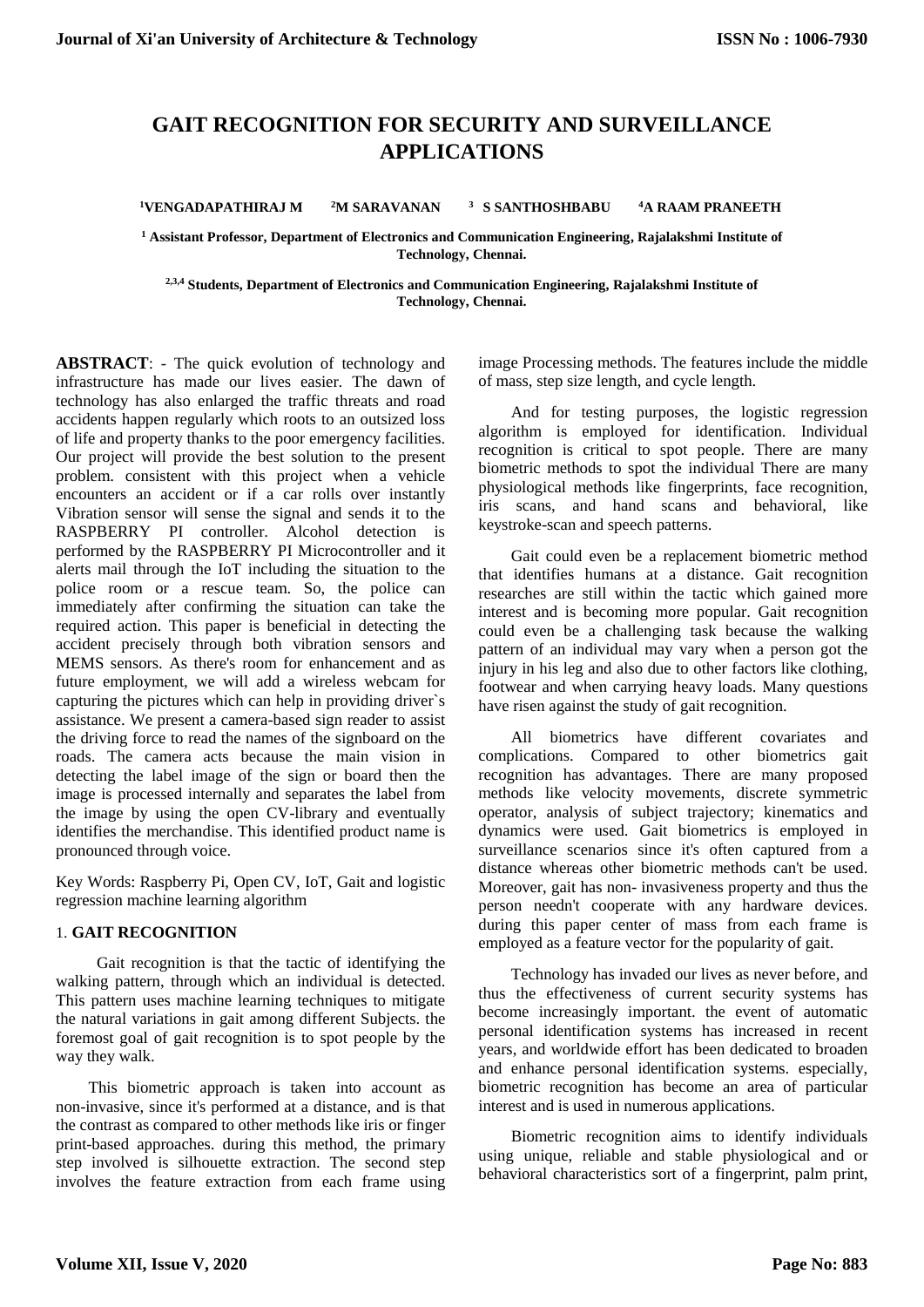#### **Journal of Xi'an University of Architecture & Technology**

face, and gait. Gait recognition deals with the discrimination of individuals by the mode or manner they walk. Gait as a biometric trait is usually seen as advantageous over other forms of biometric authentication techniques for subsequent reasons:

The gait of a person walking is oftenn mined and

examined from remoteness with none reference to the sensor.

 The images utilized within the recognition of gait are often.

effortlessly provided by low-resolution, video-surveillance cameras. Gait recognition techniques are often categorized into two methods: model-based and model-free approaches. A model-based approach models the person's structure and uses the estimation over time of static body parameters for the popularity task (i.e., trajectory, limb lengths, etc.). This process is typically computationally intensive since one must model and track the subject's body.

The major challenges of methods belonging to the model-free gait recognition are thanks to the effect of various covariates, which are the results of the presence of shadows, clothing variations and carrying conditions (backpack, briefcase, handbag, etc.). From a technical point of view, the segmentation process and viewing dependency are further causes of gait recognition errors. This has motivated the work presented during this paper, which aims to mitigate the effect of the covariates and hence to strengthen the popularity performance. within this work, we introduce a wrapper feature selection algorithm combined with a modified phase-only correlation (MPOC) matching method. it's an improved version of the phase-only correlation (POC) matching algorithm employing a band-pass-type spectral weighting function to know superior performances.

According to the initial medical and physiological studies, the gait of private consists of 24 different components, which shows that the gait pattern is exclusive for people. However, the numerous factors which may disturb the popularity performance may exist. Do these include the surface of the walk, quite a shoe, clothing, carrying condition, medical condition, emotions, etc. the because of addressing these problems is an acute challenge? There are two main parameters in gait recognition, namely appearance-based and model-based gait recognition. The previous emphases on statistical analysis over the looks of the gait video frames, whereas the latter is on assessing physical body structure parameters.

# **2. PREVIOUS WORK**

The automation of Surveillance systems becomes a requirement to avoid human faults and an effectual strategy for tackling crimes and averts further terrorist attacks. the mixing of biometric technologies into the closed-circuit television may be a major milestone to enhance the automation process to trace the criminals. The walking pattern of a private is often captured and perceived from a distance even with poor resolution video in contrast to other biometric modalities during which their performance deteriorates in surveillance scenarios. the security and security of citizens of the country are considered because

the most needed requirement which has got to be ensured and guaranteed against the drastic increase in uncountable crimes and surprise attack rates. The closed-circuit television works supported mounting cameras at remote location order to transmit video streams which are stored and monitored at real-time. Since Han proposed the gait energy image as a replacement spatial-temporal gait representation, an outsized number of improved approaches have emerged. Lain[3]present a unique approach to extract gait features supported gait energy image, and P Theekhanont [4] uses gait energy image transformed to a trace transform image for human identification S Sivapalan [5] demonstrate the applicability of compressed sensing within the field of gait recognition as an effective dimensionality reduction technique. And Xue applies PCA and LDA to extract the most vector of the gait feature of GEI.

In this paper, the Gabor magnitude of GEI and an innovative reduced dimensions method is proposed to pick distinctive features. For biometrics to be ultra-secure and to supply quite an average accuracy quite one sort of biometrics requires. Hence the need arises for the usage of multimodal biometrics. This uses a mixture of various biometrics recognition technologies. Multimodal biometrics expertise uses quite one biometric identifier to associate the individuality of the person.

Two basic feature extraction techniques are classified as select individual features and characterization of the geometrical relationship. A holistic method like principal component, linear discriminate analysis and independent component analysis used appearance information extracted from the whole image. Holistic feature extraction approaches find features with minimized dimensionality by projecting the first data onto the idea vectors. These extracted features can improve classification performance by reducing irrelevant features from the data set. Collection of important features and eliminating irrelevant features play a big role within the recognition and computation process.

In the former work, many techniques are projected for explaining gait analysis. Which include scrutiny of subject trajectory, velocity movements, and discrete symmetric operator, continuous HMM and a couple of other approaches supported kinematics and dynamics model Han and Bhanu [3] use gait energy image for gait analysis. They used a statistical feature extraction approach for learning active feature and have fusion strategy is employed to advance the popularity.

In [4], Eigen space transformation supported Principal Component Analysis (PCA) is applied to scale back the dimensionality of the input feature space. Then supervised pattern classification techniques are finally performed within the lower-dimensional Eigen space for recognition. Su and Zanga use the fuzzy principal component for recognition.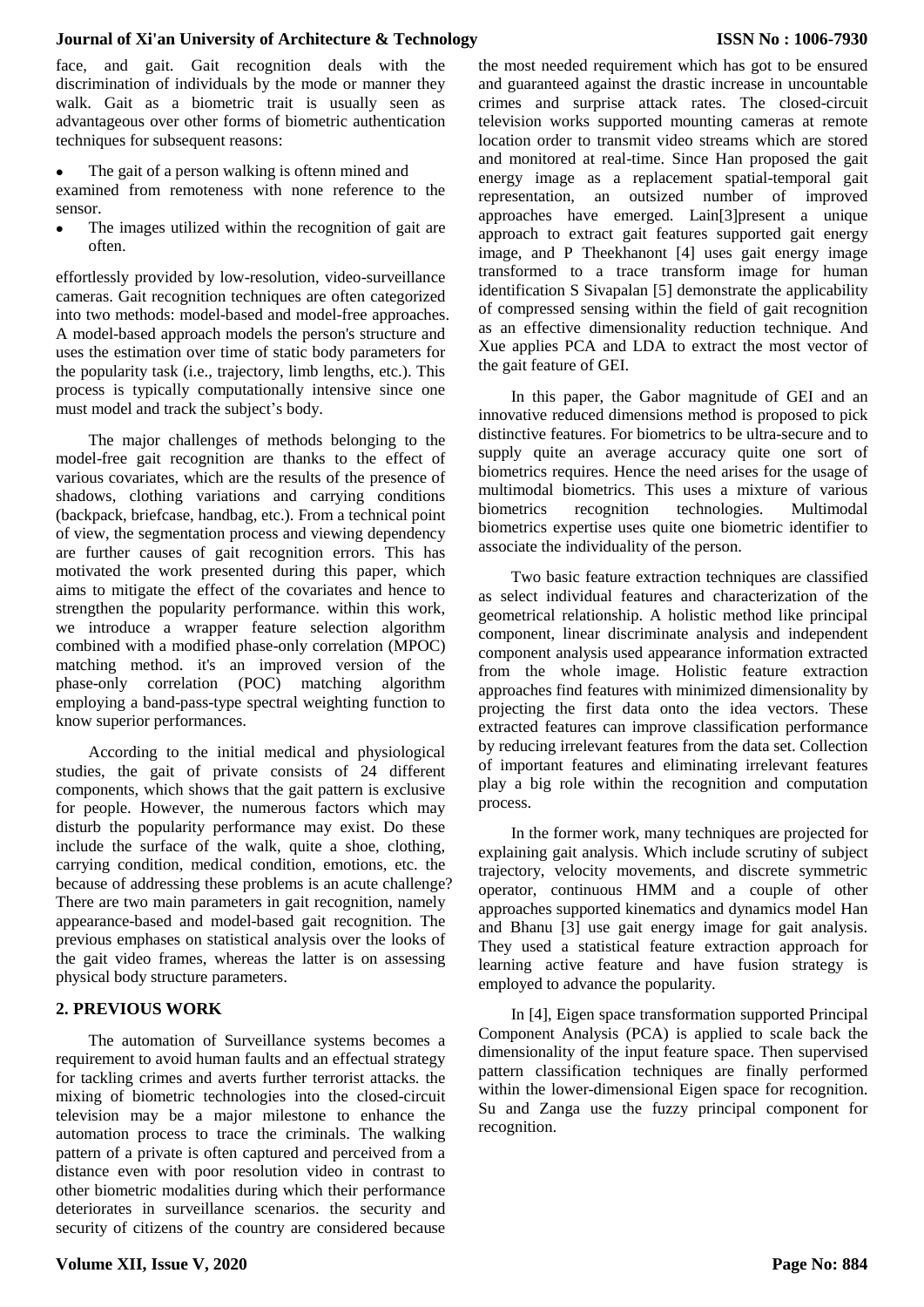# **3. PROPOSED METHODOLOGY Journal of Xi'an University of Architecture & Technology**

#### **3.1 SEGMENTATION**

#### **3.1.1Edge Based Segmentation Method**

The edge detection techniques are well-developed techniques of image processing on their own. The edge-based segmentation approaches are supported by the fast iiteration of intensity value in a picture because one intensity value doesn't offer good info about edges.

Edge detection methods trace the sides where either the primary derivative of intensity is bigger than a selected threshold or the second derivative has zero crossings. In edge-based segmentation methods, first of all, the sides are detected then are connected to make the thing boundaries to segment the specified regions. The elementary two edge-based segmentation methods are Gray histograms and Gradient-based methods. to identify the sides one among the first edge detection methods like Sobel operator, canny operator, and Robert's operator, etc are often made use of. the result of those methods is fundamentally a binary image. These are the structural techniques supported by discontinuity detection.

#### **3.1.2 Region-Based Segmentation Method**

The region-based segmentation methods are the approaches that segment the image into numerous regions having comparable characteristics. There are two basic techniques supported this method.

#### **3.1.3 Region growing methods:**

The region growing based segmentation methods are the methods that segment the image into various regions supported the growing of seeds (initial pixels). These seeds are often selected manually (based on prior knowledge) or automatically (based on the actual application). Then the expansion of seeds is controlled by connectivity between pixels and with the assistance of the prior knowledge of the matter, this will be stopped. The basic algorithm (based on 8-connectivity) steps for region growing method are:

It is the original image that is to be segmented and is

that the binary image where the seeds are located. Let ???T??? be any predicate that is to be tested for each location. First of all, all the connected components of, s'' are eroded.

- Compute a binary image P T . Where P T
- $(x, y) = 1$ , if  $T(x, y) = True$ .
- Compute a binary image, q", where

 $q(x,y) = 1$ , if P T  $(x, y) = 1$  and  $(x, y)$  is 8-connected to seed in s".

# **3.2 EROSION**:

Erosion is one among the 2 elementary operators within the area of mathematical morphology, the opposite is dilation. It is naturally applied to binary images, but some forms work on grayscale images. The basic outcome of the operator on a binary image is to wear away the borders of regions of foreground pixels (i.e. white pixels, typically). Thus areas of foreground pixels shrink in size, and holes inside those areas become bigger.

#### **3.3 DILATION**

The most basic morphological processes are dilation and erosion. Dilation improves pixels to the boundaries of objects in an image, while erosion eliminates pixels on object boundaries. The number of pixels added or far away from the objects in a picture depend on the dimensions and shape of the structuring element wont to develop the image. In the morphological dilation and erosion operations, the state of any given pixel within the output image is provided by implementing a rule to the corresponding pixel and its neighbors in the input image. The rule used to process the pixels defines the operation as dilation or an erosion.

# **3.4 SILHOUETTE**

The feature for gait analysis is often obtained from GEI (GAIT ENERGY IMAGE). The silhouette is made by

Converting videos into images then

color images (RGB) images into grayscale images.

To obtain an approximate background from the image

the sequence of a walking people, the primary mean image is computed by averaging the gray-level at each pixel over the whole image sequence (in Fig.1 (b)). Let I k  $(x,y)$ ,  $k=1,2,...$  N, represent the sequence of N images. Background images  $b(x,y)$  are often computed  $by:b(x,y) =$ median ( $Ik(x,y)$ ),  $k=1,2,...N$ 

 The moving object is extracted by backgroundd subtraction.

 Image processing actions like Erosion, dilation are functional to enhance the excellence of extracted silhouette, and reduce noise.

# **3.5 FEATURE EXTRACTION:**

The feature is defined as a function of 1 or more quality of objects that are capable to differentiate an object from one another. Our gait image feature vector is contained with the parameters of moment features in image regions covering the walking person. Gait feature extraction is a very significant task in recognition of the human gait. It must be reasonably robust to the varying conditions and will be capable of describing the standard of people. Spontaneously, the silhouette appears to be a good feature to exploit since it captures the motion of most of the parts of the body and also encodes structural as well as transitional information. Particularly, it is independent of the clothing, illumination, and textures, etc.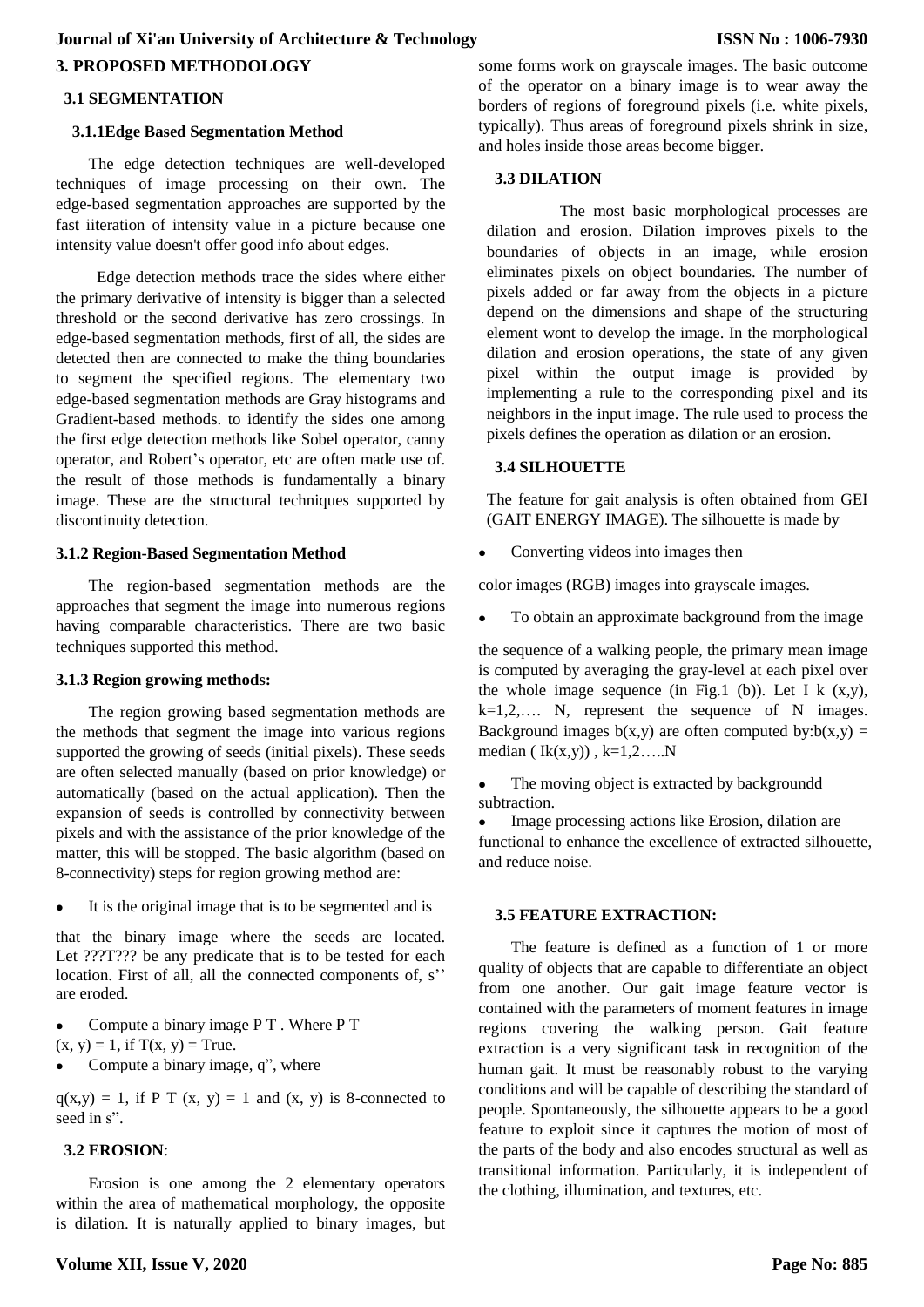#### **Journal of Xi'an University of Architecture & Technology**

Since now we have a database in silhouette form, silhouette display maximum of the body part so we can extract feature from this silhouette. Two elementary feature extraction techniques are classified as feature-based and holistic methods. The feature-based method chooses individual features and classification of geometrical relationships. Holistic methods such as principal component, linear discriminate analysis and independent component analysis used appearance information extracted from the entire image. Holistic feature extraction approaches find features with minimized dimensionality by projecting and original data onto the basis vectors. These extracted features can improve classification performance by reducing irrelevant features from the info set. An assortment of vital features and removing irrelevant features play an important role in the recognition and computation process. The feature vector is a way to represent a part of an image by measuring a set of features. Image is represented in 2d matrix, the individual pixel is B  $(i, j)$  = the brightness of the image at the purpose  $(i, j)$ .

At the time of walking, the human body center of mass change from instance to instance so we are using the center of mass as a feature this center of mass show the brighter weighted average of x and y coordinates pixels within the frame. The Center of the mass of the white pixel's area for binary images is that the same because the center of mass if we consider the intensity to some extent because of the mass of that time. In a binary image, we can compute the center of mass coordinate by using the following formula

$$
\overline{x} = \frac{\sum_{i=0}^{n} \sum_{j=0}^{m} j * B(i, j)}{A}
$$
  

$$
\overline{y} = \sum_{i=0}^{n} \sum_{j=0}^{m} j * B(i, j)
$$

#### **4. RESULTS AND DISCUSSIONS**



FIG 1: grayscale image



FIG 2: gradient image



FIG 3: dilated image



FIG 4: dilated gradient mask



FIG 5: binary gradient mask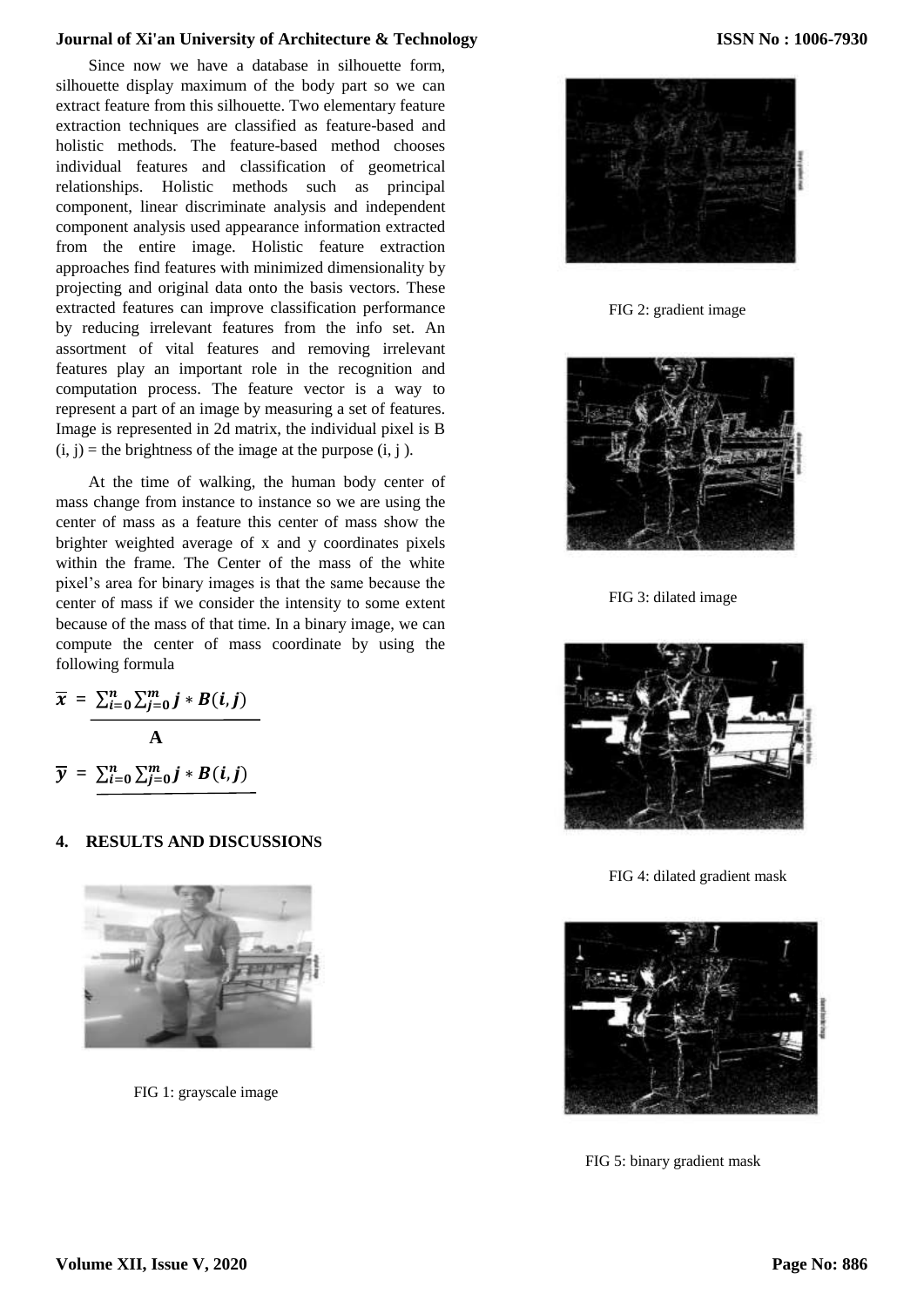

FIG 6: binary image

| ≍≖<br><b>A 1-1100 F/M</b><br><b>The Face</b>         | $-1$<br>-<br>÷<br>в<br>Ŧ.                                     |
|------------------------------------------------------|---------------------------------------------------------------|
| <b>September</b>                                     | --                                                            |
| -                                                    | 13244                                                         |
| <b>STATISTICS</b><br><b>Side Ad</b><br>×<br>---<br>m | ٠<br><b>HELL</b><br>٠<br>$\cdots$<br>Latinum of<br>-<br>1,074 |
|                                                      | <b>Tableto</b><br>۰                                           |
|                                                      |                                                               |
|                                                      | .<br>-<br>m                                                   |
|                                                      | ---                                                           |
|                                                      | the other between the<br><b>SALE</b><br>٠                     |
|                                                      | 1.53                                                          |

FIG 7: centroid value of the full database



FIG 8: Gait pattern of the particular person is identified.

# **5. CONCLUSION**

The human motion analysis method using gait and logistic regression machine learning algorithms to extract its features. Human motion analysis is necessary for various areas of computer science such as biometrics and computer graphics. Also, human motion in security monitoring to detect potentially harmful and suspicious behaviors can be used. Moreover, a human motion has several advantages in the general classification. Gait biometric as a pattern recognition system might be an advantageous method within the use over the normal biometric systems because it is taken into account unobtrusive and may be measured in a way that does not require a person to present any more information that is already available to a casual observer, and studies have suggested it is very difficult to imitate. However, terrain, fatigue, and injury that might influence the precision of gait recognition. Viewpoint (view angle of the camera) might also affect gait recognition performance. The most recent aim is to use the Convolutional neural network, which is at the heart of deep learning in computer vision, in the gait identification problem. Also, the combination of more than one biometrics (multimodal biometrics) such as gait, face and foot pressure which could be one of the future intentions.

#### **REFERENCES**

[1] Y. Huang, D. Xu, and T. Cham, "Face and Human Gait Recognition Using Image-to-Class Distance," IEEE Transactions on Circuits and Systems for Video Technology, vol.20, no.3, pp.431-438, March 2010.

[2] Han J, Bhanu B. B.: Individual recognition using gait energy image[J]. IEEE Transactions on Pattern Analysis & Machine Intelligence, 2006, 28(2):316-322.

[3] Liang S C, Zhou M, An-An L I. GEI based gait recognition by using KPCA and SVM [J]. Application Research of Computers, 2010, 27(7):2798-2800.

[4] Theekhanont P, Miguet S, Kurutach W. Gait recognition using GEI and pattern trace transform[C]// International Symposium on Information Technology in Medicine and Education. IEEE, 2012:936-940.

[5] Sivapalan S, Rana R K, Chen D, et al. Compressive Sensing for Gait Recognition[C]// International Conference on Digital Image Computing: Techniques and Applications. IEEE Computer Society, 2011:567-571.

[6] Xue H, Hao Z. Gait recognition based on gait energy image and linear discriminant analysis[C]// IEEE International Conference on Signal Processing, Communications and Computing. IEEE, 2015.

[7] J. Han, and B. Bhanu, "Individual recognition using gait energy Image," IEEE Transactions on Pattern Analysis and Machine

[8] H. Sadeghi, P. Allard, F. Prince, and H. Labelle, "Symmetry and limb dominance in able-bodied gait: a review," *Gait & Posture*, vol. 12, no. 1, pp. 34-45, 2000.

[9] Z. Liu, and S. Sarkar, "Improved gait recognition by gait dynamics normalization," IEEE Transactions on Pattern Analysis and Machine Intelligence, vol.28, no.6, pp.863-876, June 2006.

# **Volume XII, Issue V, 2020**